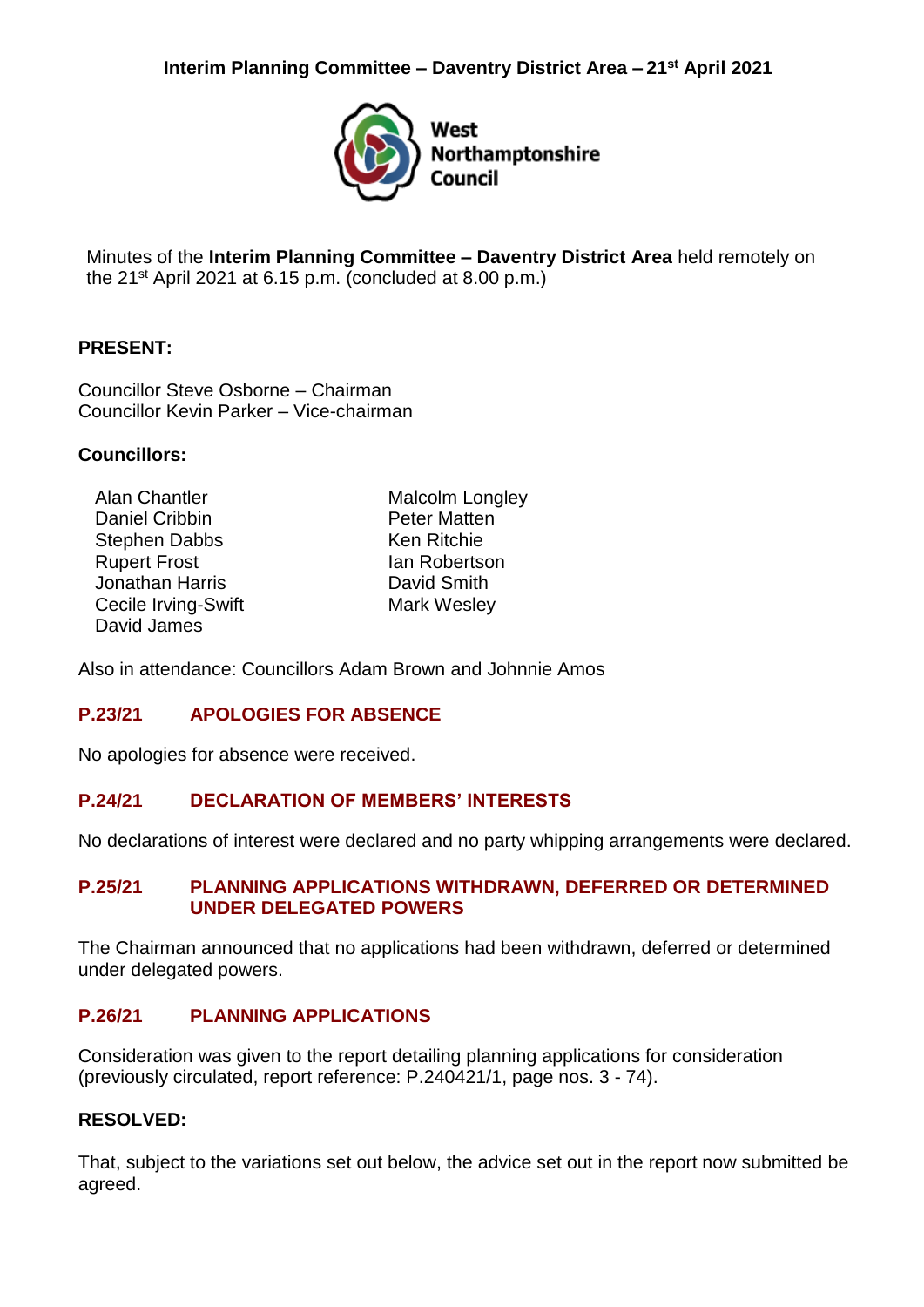### **DA/2020/0478 LONG BUCKBY – Outline application for construction of 16 dwellings with associated vehicular access, parking and landscaping (access and layout not reserved) – Land off Blincow Road**

The Principal Planning Officer advised that the outline application detailed the access and layout of the site only and drew Members' attention to the list of late representations. The provision for secondary education would no longer be collected through the legal agreement but through the Community Infrastructure Levy. Northampton Clinical Commissioning Group had advised that there was insufficient capacity in the local health care system to accommodate more residents and therefore contributions for health care would be required. The application was before Members because authorisation for the legal agreement was sought. No objections had been received from statutory consultees or the Parish Council.

Mr Wiggins, the Agent, spoke in favour of the application.

The Chairman, as local ward Member, proposed that the application be approved as per Officer's advice. The proposition was seconded by Councillor Malcolm Longley.

Councillor Stephen Dabbs queried whether the contribution to the library service would go to the library or the parish council, whether the site would include the provision of charging points for electric vehicles and whether the Highway Authority were happy with the revised drawings referred to in the report. The Principal Planning Officer advised that the library contributions would be sent to where they were required, the electric vehicle charging points would be for the reserved matters application and the applicant had resolved the outstanding issues with the Highway Authority.

Councillor Jonathan Harris did not have any objections to the application in principle and welcomed the retention of the trees on the boundary, however as the scheme would result in habitat loss he considered that a landscaping scheme should be required.

Councillor Ken Ritchie queried the funding provision to the library service and whether this was a hangover from the old regime of Northamptonshire County Council. The Principal Planning Officer advised the library service continued to be provided and therefore contributions were necessary. If the library service ceased to exist then the contributions would be reconsidered. The Council's Legal Advisor concurred that the library contributions were a policy requirement.

The Chairman advised that the library group in Long Buckby were responsible for its management and the Parish Council only paid the lease on the library, therefore the funding would be provided to the library group.

The proposition to approve the application was put to the meeting and declared carried unanimously.

# **RESOLVED:**

That the application be approved as set out in the report, subject to additional conditions regarding surface water drainage and that financial contributions towards healthcare be provided to the CCG and NHSE.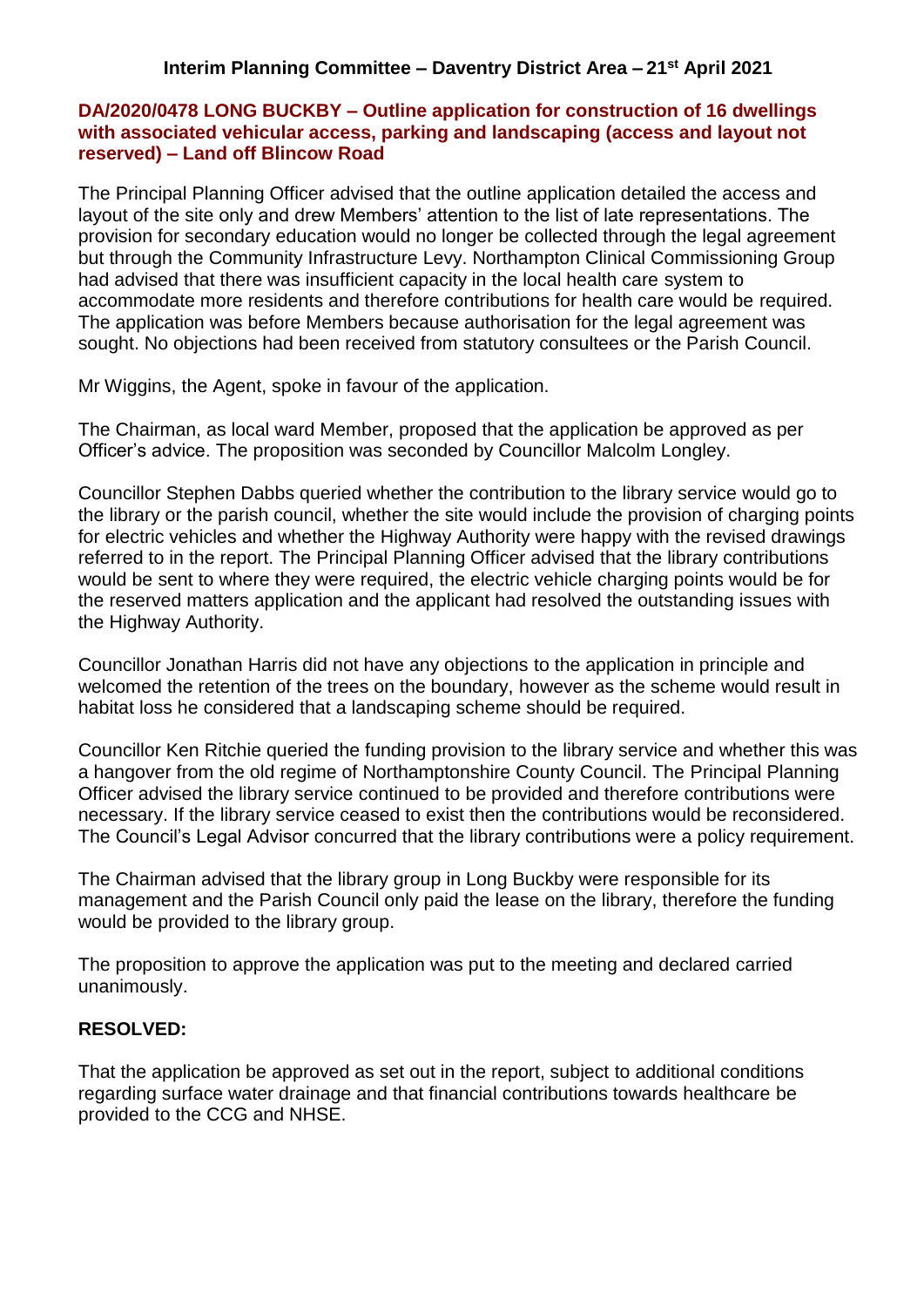### **DA/2020/0860 WALGRAVE – Outline planning permission for the construction of a detached annexe to be used as ancillary use to the main dwelling (all matters reserved other than access) (resubmission of DA/2020/0182)**

The Development Control Manager outlined the application for a detached annexe to a property accessed from a narrow lane. The main dwelling was large and linear in form and followed the line of a former stone wall that used to form the village boundary. The application had been amended and it would now lay wholly within the confines of the village as set out on the village map in the Part 2 Local Plan. The surrounding land of the property was partly used as garden. The Highway Authority supported the application as long as the annexe remained ancillary to the main dwelling.

Mrs Stroman, the Agent, addressed the Committee.

Councillor Cecile Irving-Swift proposed that the application be approved but that the word 'incidental' be amended to 'ancillary', Councillor Ian Robertson seconded the proposal. Further to an enquiry, the Development Control Manager advised that everything within the red line was residential so if the garden was extended into the agriculture land to the north of the site, a change of use application would have to be made.

Councillor Ken Ritchie noted that a significant part of the justification for the application was the personal circumstances of the applicant. Although he considered that housing needs should be taken into account, the proposed annexe was not insubstantial and was adjacent to a large main dwelling. Councillor Robertson considered that the annexe was not large but agreed that the main dwelling was. The Development Control Manager highlighted that the policy in the village allowed for development within the village confines, so it complied with policy, the circumstances of the applicant provided additional weight. Councillor Alan Chantler pointed out that a live-in carer was required and that was why 2 bedrooms were proposed to be provided in the annexe.

Further to discussion, the Development Control Manager highlighted that if the application had been for a separate dwelling that was not ancillary, the Highway Authority would have raised objections.

The proposition to approve the application as per Officer's advice was put to the meeting and declared carried with 14 voting in favour and 1 abstention.

# **RESOLVED:**

That the application be approved as set out in the report.

## **DA/2020/0980 DODFORD – Change of use of land to use as a residential caravan site for one Traveller family with one mobile home and one touring caravan, laying of permeable hardstanding and installation of new septic tank – Land at Weedon Lane**

The Development Control Manager outlined the application and advised that it had been considered as a site for a Traveller family. The Council had already met the requirements for the provision of such sites and the application had been considered on its own merits. Conflict had been identified with policy HO9 of the Local Plan, in respect of access and highway safety, accessibility to local services, the impact on the landscape, the local infrastructure and the Grand Union Canal Conservation Area. Members were shown photographs which illustrated the relationship between the site and the view from the A5 and the towpath. The site was not considered suitable for a traveller site and Officers recommended refusal.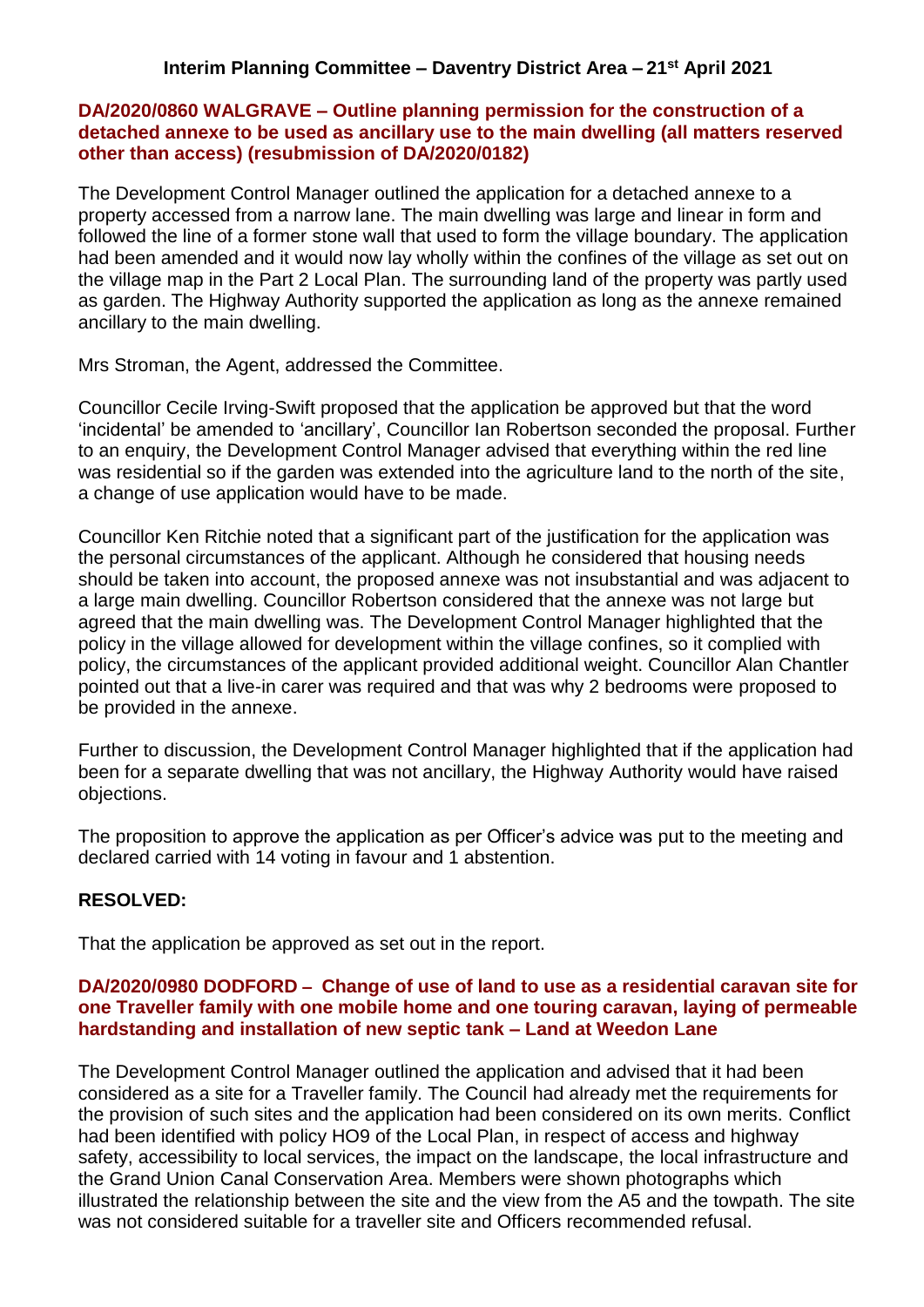Mr Newton spoke on behalf of the Parish Meeting.

Councillor David James agreed with the concerns raised by Dodford Parish Meeting and Weedon Parish Council and proposed that Officer's advice to refuse the application be accepted. The proposition was seconded by Councillor Rupert Frost.

Councillor Adam Brown, one of the local ward Members, speaking with the consent of the Chairman, supported the recommendation and noted the concerns raised by the Highway Authority, the visual impact of the proposal and that the Council's planning obligations to the travelling community had been met at the current time. Councillor Johnnie Amos, another local ward Member concurred.

Councillor Ken Ritchie, raised concerns regarding the comments made by Dodford Parish Meeting and Weedon Parish Council as they referred to the traveller site at Stowe on the A5; he considered that this was discrimination and that the applicant was being questioned if they belonged to a social group. The Chairman stated that he had listened carefully to the speaker and did not think they had spoken out of turn and highlighted that the parish of Stowe was geographically near to the parish of Dodford.

Councillor David James pointed out that each application should be considered on its merits and the site at Stowe was not relevant to this site; however similar applications were often compared. Councillor Kevin Parker added that the site was in open countryside and the application was contrary to policy. Councillor Mark Wesley noted that the site at Stowe would not influence his decision on the application being considered.

Further to an enquiry from Councillor Irving-Swift, the Development Control Manager advised that if Members accepted Officers' advice to refuse the application, the applicant had a right of appeal. The caravan was located at a different site currently and Officers would discuss how the matter would be considered going forward.

On being put to the meeting, the proposition to refuse the application was declared carried with 12 voting in favour and 3 abstentions.

### **RESOLVED:**

That the application be refused as set out in the report.

#### **DA/2021/0018 STOWE NINE CHURCHES – Demolition of part of stone wall boundary, construction of garage, formation of new vehicular access and re-building of stone boundary wall (part retrospective) – Home Farm, Francis Row, Upper Stowe**

The Principal Planning Officer advised that the stone wall boundary had until recently been adjacent to eighteenth century farmhouse and had retained the earth on the garden side.

In March 2019 planning applications for the demolition of the boundary wall and the construction of an underground garage were refused by the Planning Committee. An appeal against the Council's decision was dismissed by the Planning Inspector as they had agreed that it would cause harm to the significance of the designated heritage asset and the character and appearance of the local area. At the 18<sup>th</sup> November 2020 meeting of the Planning Committee, Members had authorised Officers to serve an enforcement notice to secure the removal of the unauthorised garage that had been built, to reinstate the land to its former level and reinstate the stone boundary wall, as the works that had been undertaken were a clear breach of planning and listed building control.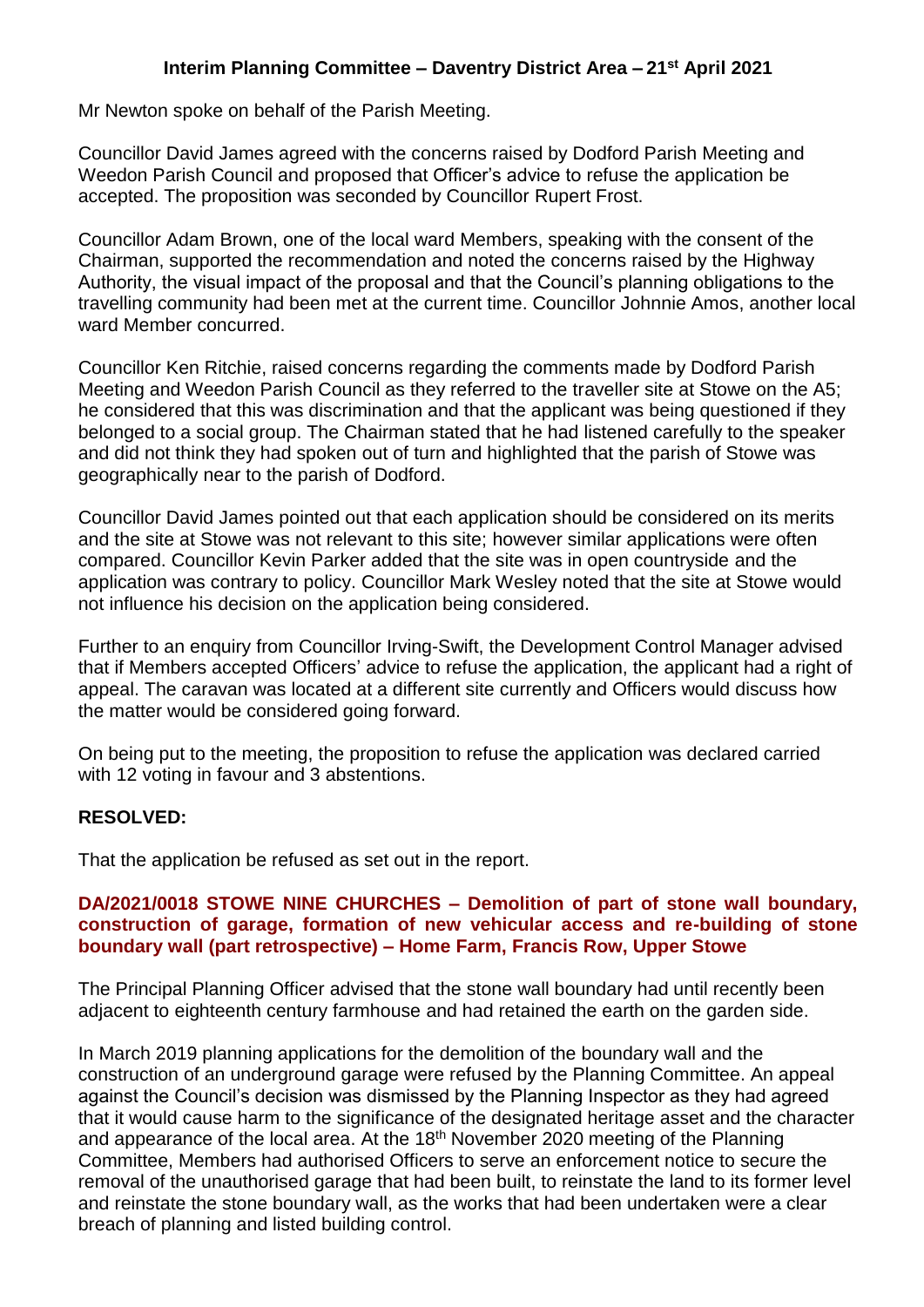The applications to be considered sought part retrospective permission for the demolition of part of the stone boundary wall, the construction of a garage and formation of new vehicular access and re-building of part of the stone boundary wall. These applications had not been subject to any pre-application discussions. The applicant had now omitted one of the garage doors from the plans but the pedestrian gate would be retained. The Principal Planning Officer reminded Members that the public benefits of the application must be demonstrated to outweigh the harm to the heritage asset and the Planning Inspector had not considered that they would. The proposal would materially change the wall and the enclosed garden and result in a loss of original fabric of the wall.

Mrs Carter spoke on behalf of the Parish Council and Mr Waine spoke in favour of the application.

Councillor Adam Brown, one of the local ward Members, speaking with the consent of the Chairman, spoke in support of the Parish Council and emphasised the efforts that the applicant had gone to in order to reduce the harm to the curtilage listed wall. The nature of the wall had changed following its demolition and when it was demolished it had become apparent that significant work had been undertaken to it over the years. The wall was not in a prominent location in the village and in his opinion it had limited heritage value.

Councillor Johnnie Amos, one of the local ward Members, speaking with the consent of the Chairman, acknowledged that the wall had been breached but considered it would be pragmatic to approve the application. The Parish Council supported the application and it would allow four vehicles to be parked off the highway verge and improve safety as the house was on a sharp corner.

Councillor Ian Robertson considered that the harm to the listed heritage asset would not be outweighed by the public benefits of parking off the verge.

Councillor Alan Chantler, as the Heritage Champion of the former Daventry District Council, stated that the application was against policy and against regulations. The wall was part of the curtilage of a listed structure and the application would cause significant harm. Members had refused the application previously and should do so again.

Councillor David James agreed with the Parish Council and noted that it was not always possible to use the original materials when re-building historic walls. Councillor James considered that the application would result in less than substantial harm and that the public benefit of additional parking outweighed any harm.

Councillor Ken Ritchie considered that there would be some public benefit as a result of the application but the village was quiet and not congested. The regime for the protection of listed building ensured that they were protected for the public benefit and the Planning Inspector had already refused the application. Councillor Kevin Parker added that the Planning Inspector had concluded that the benefits would not outweigh the harm and works had been carried out contrary to this finding.

Councillor David James considered that it was a subjective opinion as to whether harm would be caused by the scheme. There would be a public benefit in the increase in parking spaces. If the original wall was rebuilt many of the original stones would break.